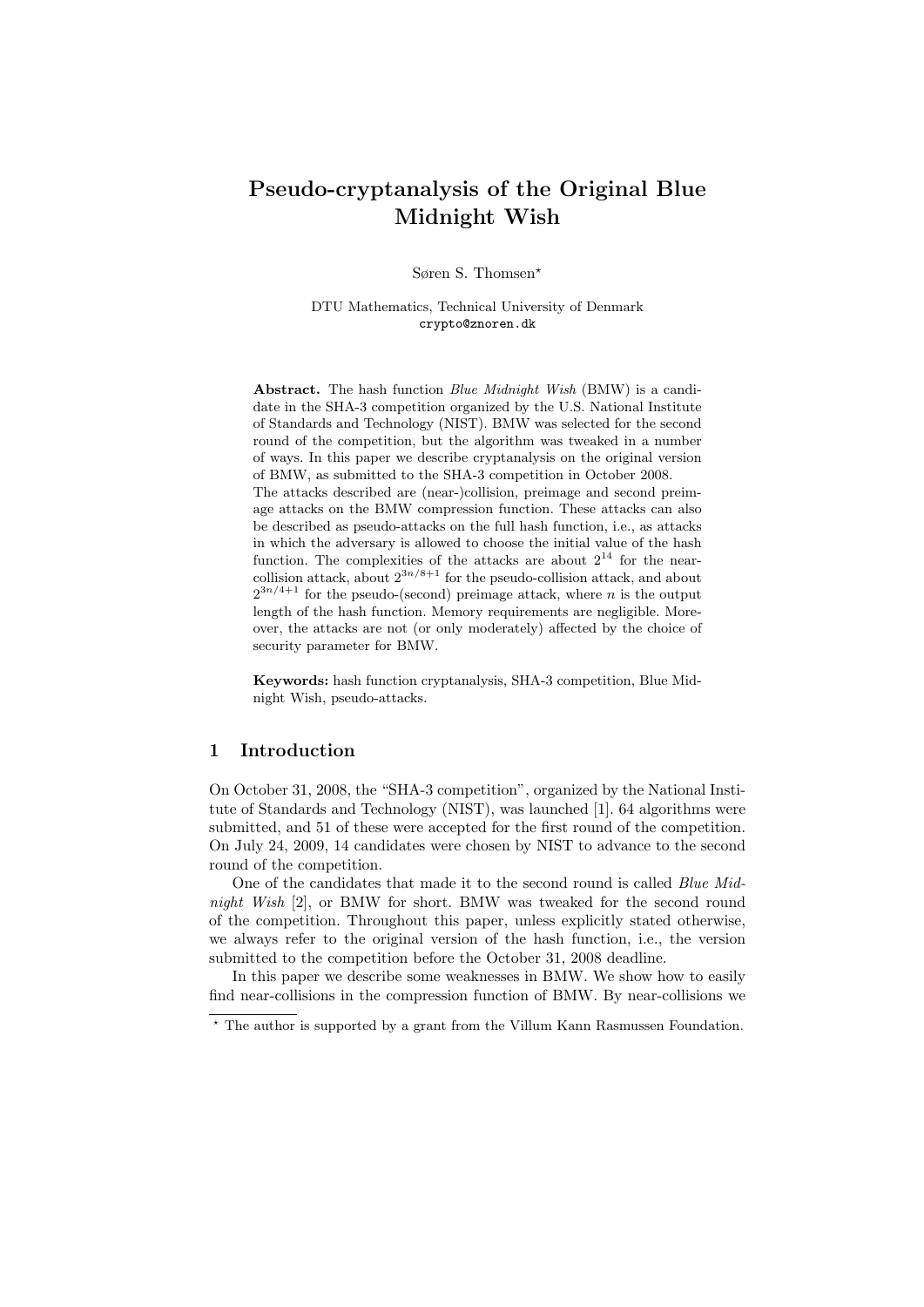mean a pair of inputs to the compression function for which the outputs only differ in a few (pre-specified) bit positions.

We also show how to find collisions, preimages, and second preimages in the compression function, faster than what is possible for an ideal compression function. This can be done by controlling 128, respectively 256 bits of the output of the compression function of BMW-256, respectively BMW-512. By controlling we mean that the adversary can give these bits any value he wishes with negligible effort. The complexity of these attacks corresponds to the complexity for a 192-bit, respectively 384-bit ideal hash function in the case of BMW-256, respectively BMW-512. Hence, for instance, pseudo-collisions can be found in BMW-512 in time about  $2^{192}$ , which is to be compared to the expected  $2^{256}$  for an ideal 512-bit hash function. Memory requirements of all attacks are negligible.

We point out that the attacks described in this paper do not seem to apply to the tweaked version of Blue Midnight Wish. In Section 5, we briefly describe the tweaks and make some preliminary comments on these.

# 2 A Description of Blue Midnight Wish

Blue Midnight Wish is in fact a collection of four hash functions returning digests of four different sizes: 224 bits, 256 bits, 384 bits, and 512 bits. The two shortest digests are computed in the same way, except in the final step, which is a truncation. Likewise for the two longest digests. The word size, denoted by  $w$ , for the short variants is 32 bits, and for the long variants is 64 bits. Apart from the word size, all four variants are very similar. A little-endian byte ordering is assumed.

Blue Midnight Wish applies only four different types of operations: additions modulo  $2^w$ , exclusive-ors (XORs), and bitwise shifts and rotations. In the following, all additions of words in the description of Blue Midnight Wish are to be taken modulo  $2^w$ .

Blue Midnight Wish maintains a state of 16 words during the processing of a message; only in the end, the 16 words are truncated down to 6, 7, or 8, depending on the digest size (truncation is done by throwing away the first 10, 9, or 8 words, respectively). Message blocks are also 16 words in length, and Blue Midnight Wish operates with a compression function mapping  $2 \times 16$  words to 16 words. The compression function is iterated in a standard fashion [3, 4]. Hence, the message m of bitlength  $\mu = |m|$  must be padded to a length that is a multiple of 16w bits, which is done by first appending a '1'-bit, then appending  $z = -\mu - 65 \mod 16w$  '0'-bits (this part of the padding will be called "10..." padding in the following), and finally appending a 64-bit representation of the message length  $\mu$  (length padding). We now turn to a description of the Blue Midnight Wish compression function.

## 2.1 The Blue Midnight Wish Compression Function

The Blue Midnight Wish compression function takes two 16-word inputs and returns a single 16-word output. It applies three different sub-functions, which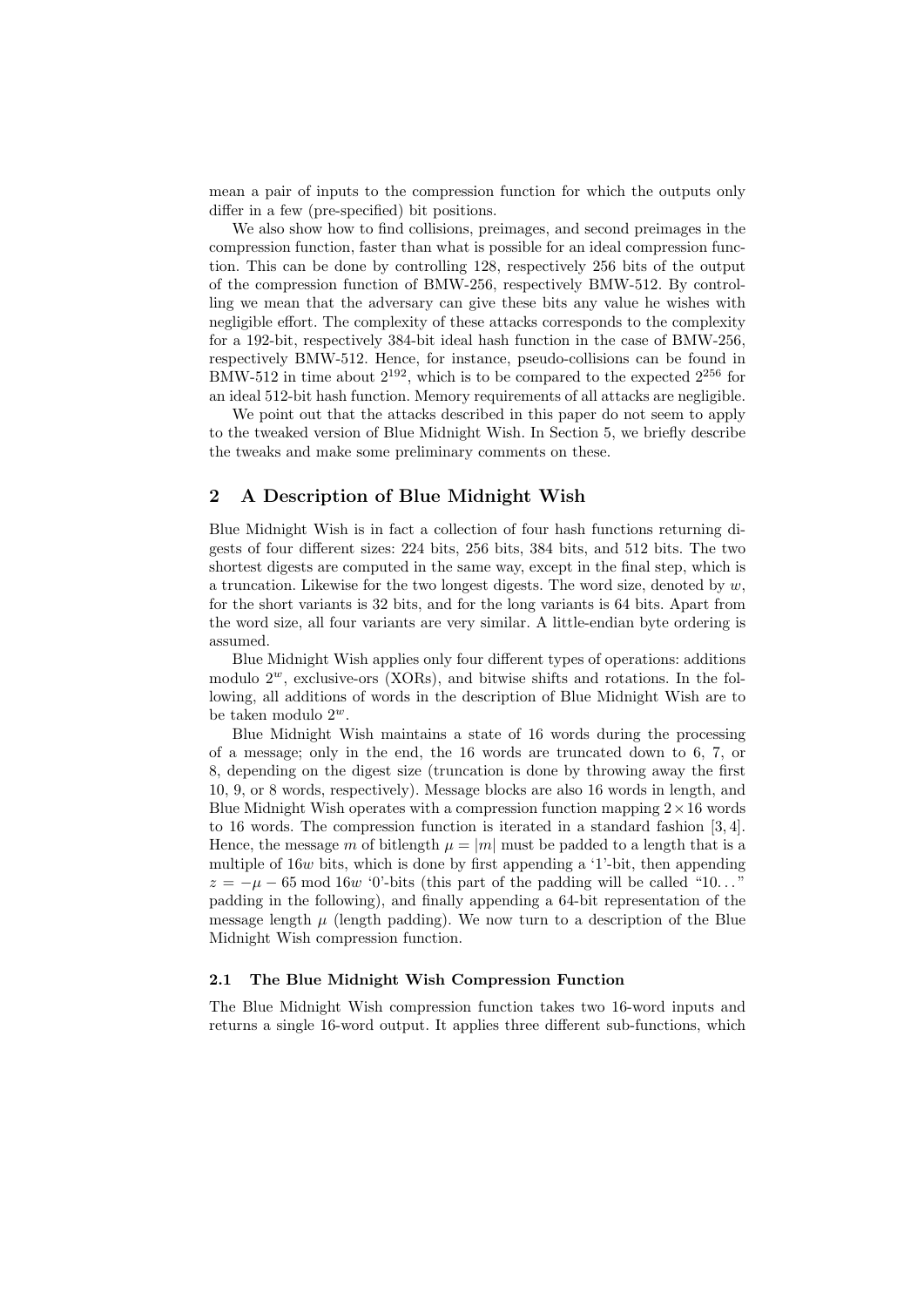are called P,  $f_1$ , and  $f_2$ . P is an efficiently invertible permutation<sup>1</sup>.  $f_1$  is a socalled multi-permutation taking two inputs, meaning that by fixing one of the inputs, the function is a permutation on the other input. Finally,  $f_2$  compresses three inputs of 16 words to a single 16-word output, which is also the output of the compression function.

The two 16-word inputs to the compression function will be called  $H$  and  $M, H$  being the *chaining variable*, and  $M$  being the *message block*. Referring to a single word in one of the inputs will be denoted by  $H_i$  or  $M_i$ , meaning word number *i*, where counting starts from 0. Hence, (e.g.)  $M = M_0||M_1|| \cdots ||M_{15}$ .

The input to the permutation P is  $H \oplus M$ . The output of P is denoted  $Y = Y_0||Y_1|| \cdots ||Y_{15}$ . The inputs to  $f_1$  are Y and M. The output of  $f_1$  is denoted  $Z = Z_0||Z_1|| \cdots ||Z_{15}$ . The inputs to  $f_2$  are Y, Z, and M, and the output, which is also the output of the compression function, is denoted  $H^*$ . See also Fig. 1.



Fig. 1. The Blue Midnight Wish compression function.

Given Y and M, a matching H can easily be computed as  $P^{-1}(Y) \oplus M$ , since P is efficiently invertible. Moreover,  $H$  is not used as input to any other subfunction than  $P$ . Hence, in attacks on the compression function, the details of  $P$ are irrelevant, and therefore we do not describe these in this paper; see instead [2]. We now describe the two other components of the compression function.

A Description of  $f_1$ . As mentioned, the inputs to  $f_1$  are M and Y, and the output is denoted Z. Let  $Q = Y||Z$  be a 32-word vector, and note that when  $f_1$ is called,  $Q$  contains 16 already computed words, and 16 "null" words. Then,  $f_1$ can be described as a shift register, that computes one word of Q at the time as a function of the previous 16 words of Q.

There are two variants of the step function that computes each new word of Q: a simple step function, and a more complex one. Since 16 words are computed in  $f_1$ , there are always 16 rounds, but the number of complex and simple rounds

<sup>&</sup>lt;sup>1</sup> In the Blue Midnight Wish specification, a mapping  $f_0: \{0,1\}^{16w} \times \{0,1\}^{16w} \rightarrow$  ${0,1}^{16w}$  is defined. Since  $f_0$  is a permutation on the XOR of its two inputs, we choose to focus on this permutation and denote it P, i.e.,  $f_0(H, M) = P(H \oplus M)$ .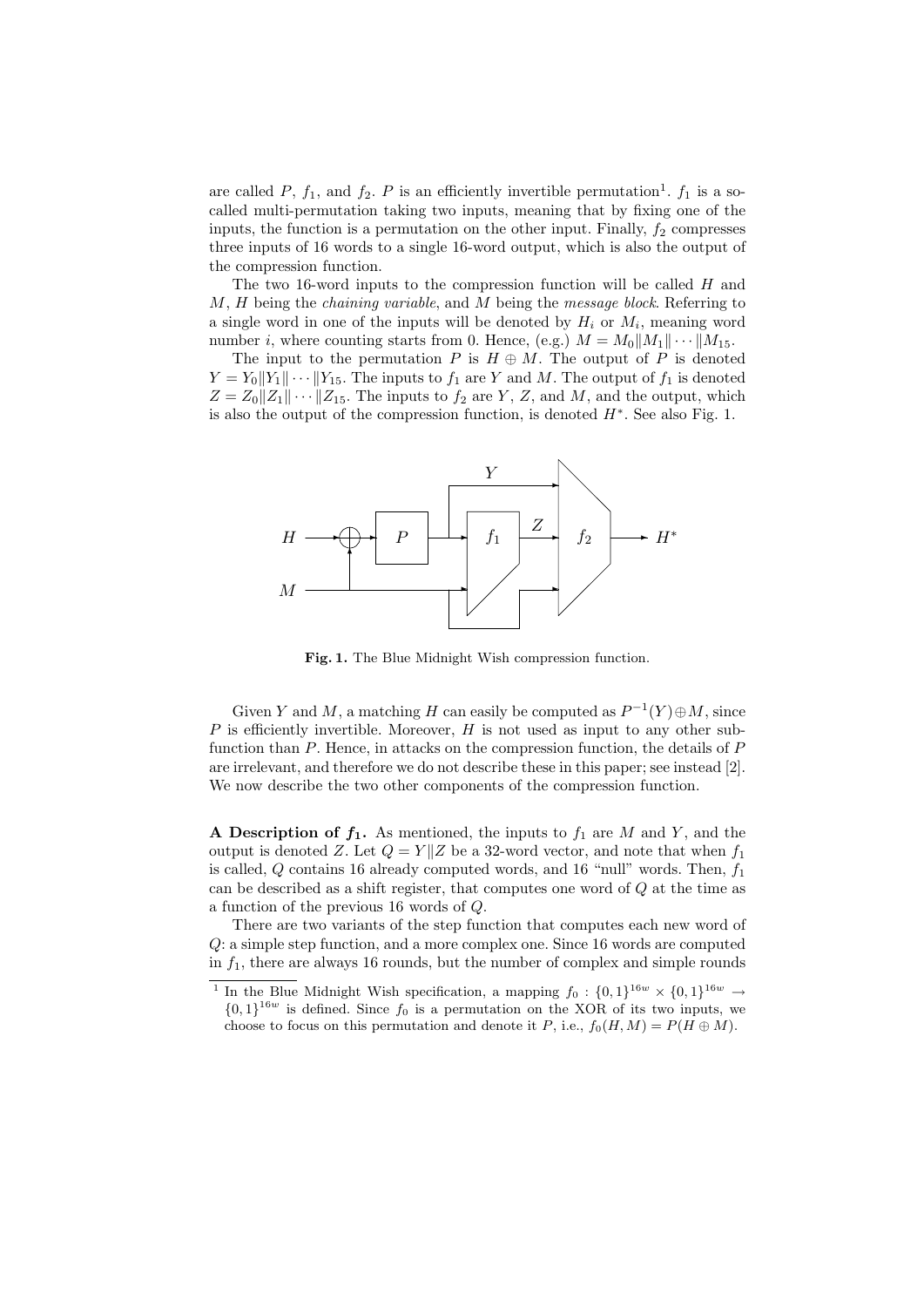depends on a tunable security parameter. By default, there are first two complex rounds and then 14 simple rounds, and we shall generally assume that this is the distribution of complex and simple rounds. However, all our attacks apply to BMW using any value of the security parameter (in the case of the near-collision attack, some modifications are required).

Both complex and simple rounds use a number of invertible sub-functions  $s_0, \ldots, s_5$  and  $r_1, \ldots, r_7$ , whose descriptions are postponed to Appendix A. Both types of rounds also use the same "message schedule": consider  $M$  to be a 16element column vector in  $\mathbb{Z}_{2^w}$ , and define the matrix **B** as the circulant matrix whose first row contains the 16 elements

$$
[1, 0, 0, 1, 0, 0, 0, 0, 0, 0, -1, 0, 0, 0, 0, 0].
$$

Row  $i + 1$  of **B** is row i cyclically shifted one position to the right. Note that B is invertible for both word sizes; the inverses can be found in Appendix B. Define  $W = \mathbf{B} \cdot M \mod 2^w$ , with  $W_i$  referring to the *i*th word of W. We note that this means that  $W_i = M_i + M_{i+3} - M_{i+10}$  mod  $2^w$ , where the indices are to be reduced modulo 16. In round *i* of  $f_1$ ,  $W_i$  is involved in the computation of  $Z_i = Q_{i+16}.$ 

Furthermore, 16 constants  $K_i$  are defined as  $\lfloor 2^w/3 \rfloor \cdot i$ . We can now describe a complex round as

$$
Q_{i+16} \leftarrow s_1(Q_i) + s_2(Q_{i+1}) + s_3(Q_{i+2}) + s_0(Q_{i+3})
$$
  
+ 
$$
s_1(Q_{i+4}) + s_2(Q_{i+5}) + s_3(Q_{i+6}) + s_0(Q_{i+7})
$$
  
+ 
$$
s_1(Q_{i+8}) + s_2(Q_{i+9}) + s_3(Q_{i+10}) + s_0(Q_{i+11})
$$
  
+ 
$$
s_1(Q_{i+12}) + s_2(Q_{i+13}) + s_3(Q_{i+14}) + s_0(Q_{i+15})
$$
  
+ 
$$
W_i + K_i,
$$

for increasing i; for the default choice of the tunable security parameter, i increases from  $0$  to 1. A simple round, covering the range of remaining values of  $i$ up to and including 15, is described as

$$
Q_{i+16} \leftarrow Q_i + r_1(Q_{i+1}) + Q_{i+2} + r_2(Q_{i+3})
$$
  
+
$$
Q_{i+4} + r_3(Q_{i+5}) + Q_{i+6} + r_4(Q_{i+7})
$$
  
+
$$
Q_{i+8} + r_5(Q_{i+9}) + Q_{i+10} + r_6(Q_{i+11})
$$
  
+
$$
Q_{i+12} + r_7(Q_{i+13}) + s_5(Q_{i+14}) + s_4(Q_{i+15})
$$
  
+
$$
W_i + K_i.
$$

Note that given  $M$  and 16 consecutive words of  $Q$ , the remaining 16 words of  $Q$  can be computed; in particular, given  $M$  and  $Z$ ,  $Y$  can be computed. Likewise, given Y and Z (i.e., all of Q), M can be computed via W as  $M =$  $\mathbf{B}^{-1} \cdot W \bmod 2^w$ .

A Description of  $f_2$ . The sub-function  $f_2$  takes as input M, Y, and Z. Let

$$
X_L = Z_0 \oplus Z_1 \oplus \cdots \oplus Z_7 \text{ and}
$$
  

$$
X_H = Z_0 \oplus Z_1 \oplus \cdots \oplus Z_{15}.
$$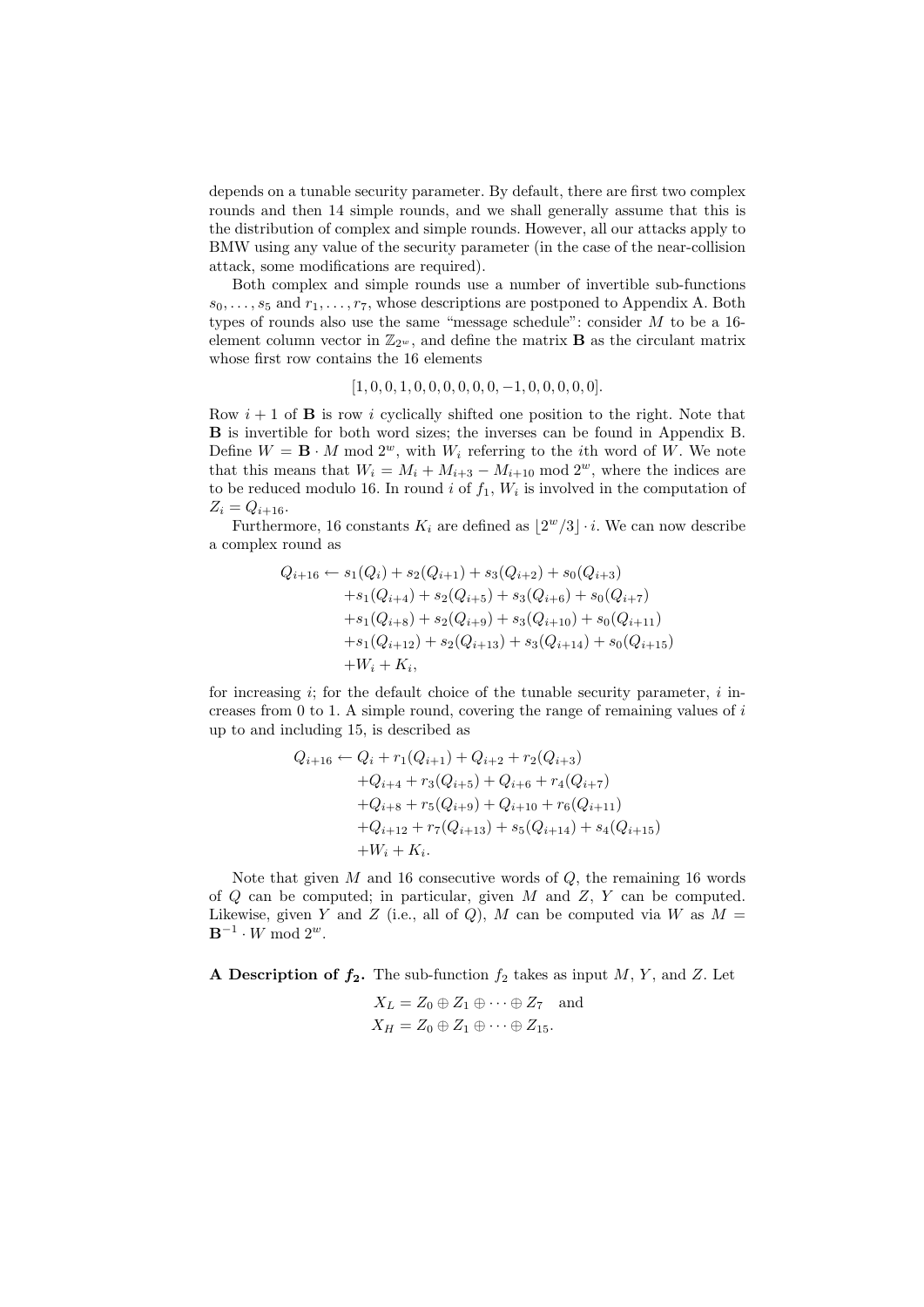The output words  $H_0^*, \ldots, H_{15}^*$  are computed as follows.

$$
H_0^* = (X_H^{\leq 5} \oplus Z_0^{\geq 5} \oplus M_0) + (X_L \oplus Z_8 \oplus Y_0)
$$
  
\n
$$
H_1^* = (X_H^{\geq 5} \oplus Z_1^{\leq 8} \oplus M_1) + (X_L \oplus Z_9 \oplus Y_1)
$$
  
\n
$$
H_2^* = (X_H^{\geq 5} \oplus Z_2^{\leq 5} \oplus M_2) + (X_L \oplus Z_{10} \oplus Y_2)
$$
  
\n
$$
H_3^* = (X_H^{\geq 3} \oplus Z_3^{\leq 5} \oplus M_3) + (X_L \oplus Z_{11} \oplus Y_3)
$$
  
\n
$$
H_4^* = (X_H^{\geq 3} \oplus Z_4 \oplus M_4) + (X_L \oplus Z_{12} \oplus Y_4)
$$
  
\n
$$
H_5^* = (X_H^{\geq 4} \oplus Z_5^{\geq 6} \oplus M_5) + (X_L \oplus Z_{13} \oplus Y_5)
$$
  
\n
$$
H_6^* = (X_H^{\geq 11} \oplus Z_7^{\leq 2} \oplus M_7) + (X_L \oplus Z_{15} \oplus Y_7)
$$
  
\n
$$
H_8^* = (H_4^*)^{\leq 8} \oplus (X_H \oplus Z_8 \oplus M_8) + (X_L^{\leq 8} \oplus Z_7 \oplus Y_8)
$$
  
\n
$$
H_9^* = (H_5^*)^{\leq 8(10)} + (X_H \oplus Z_9 \oplus M_9) + (X_L^{\geq 6} \oplus Z_0 \oplus Y_9)
$$
  
\n
$$
H_{10}^* = (H_6^*)^{\leq 8(11)} + (X_H \oplus Z_{10} \oplus M_{10}) + (X_L^{\leq 6} \oplus Z_1 \oplus Y_{10})
$$
  
\n
$$
H_{11}^* = (H_7^*)^{\leq 8(12)} + (X_H \oplus Z_{11} \oplus M_{11}) + (X_L^{\leq 6} \oplus Z_1 \oplus Y_{12})
$$
  
\n<math display="</math>

Here,  $x^{\leq s}$  respectively  $x^{\gg s}$  means x shifted left, respectively right by s bit positions. Similarly,  $x^{\ll s}$  means x rotated left by s bit positions.

## 3 Near-collisions in the Compression Function

Attacks on the compression function of Blue Midnight Wish are not affected by the permutation  $P$ , since this permutation can be inverted, and thereby the chaining input can be computed.

One may also observe that by choosing the same (XOR) differences in  $H$  and  $M$ , there is no input difference in  $P$ , and therefore also no output difference. By ensuring that only the last few words of the expanded message  $W$  contain a difference, we see that no difference is involved in a large part of  $f_1$ . Combined with the fact that diffusion is not very effective in  $f_2$ , this observation leads to near-collisions in the compression function.

Hence, a strategy to find the best (lowest weight) near-collision in the compression function is to search for difference patterns of the last few words of W, such that these differences do not spread too much in the last few rounds of  $f_1$  and in  $f_2$ . Note that the inverse message schedule must be applied to W in order to be able to compute  $f_2$ , and this message schedule will cause some diffusion of differences in W; however, differences in the most significant bits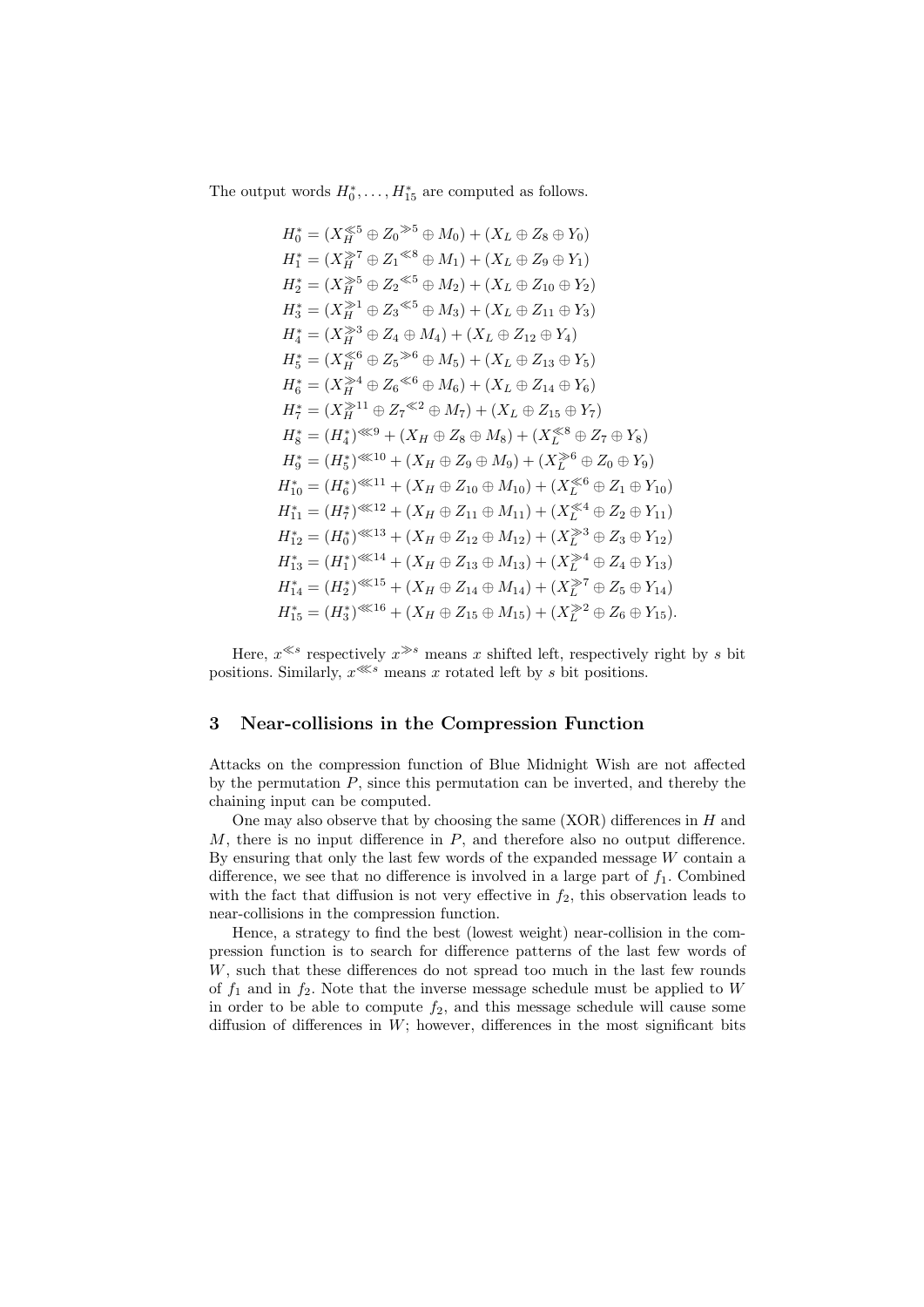(MSBs) will remain in the MSB positions after the inverse message schedule is applied. Therefore, an obvious choice is to search for difference patterns in W that only affect the MSBs of words of W.

## 3.1 An Example

In the case of both BMW-256 and BMW-512, the search mentioned showed that a good difference pattern in W has differences in the MSBs of  $W_{13}$ ,  $W_{14}$ , and  $W_{15}$  only. The inverse message schedule causes differences in the MSBs of  $M_0$ ,  $M_1, M_3, M_4, M_7, M_9$ , and  $M_{13}$ . Hence, there are 7 bit differences in M, which are introduced in the function  $f_2$ .

A difference in  $W_{13}$  is propagated directly to  $Z_{13}$  in the 13th round of  $f_1$ . Hence,  $Z_{13}$  obtains the difference 100...0 (in binary). In round 14, the function  $s_4$  is applied to  $Z_{13}$  yielding the difference 1100...0 (see Appendix A), and a difference in the MSB of  $W_{14}$  is also introduced. The end result is the difference 0100...0 in  $Z_{14}$  with probability 1/2. Finally, in round 15, the function  $s_5$  is applied to  $Z_{13}$  yielding the difference 10100...0, the function  $s_4$  is applied to  $Z_{14}$  yielding the difference 01100...0, and a difference in the MSB of  $W_{15}$  is also introduced. Optimally, these differences result in the difference 1100 . . . 0 in  $Z_{15}$ , since then  $\Delta Z_{13} \oplus \Delta Z_{14} \oplus \Delta Z_{15} = 0$  ( $\Delta Z_i$  meaning the difference on  $Z_i$ ), which means that in  $f_2$ , the variables  $X_L$  and  $X_H$  will contain no difference. The total probability of this characteristic is about  $2^{-3}$ . See Table 2.

Table 2. The desired binary differences in the last three words of Z.

| Word     | Desired XOR difference (binary) |
|----------|---------------------------------|
| $Z_{13}$ | 1000                            |
| $Z_{14}$ | 0100                            |
| $Z_{15}$ | 1100                            |

In  $f_2$ , as mentioned, the desired bit differences in Z yield no difference in  $X_L$ and  $X_H$ . Hence, in the output words  $H_0^*, H_1^*, H_3^*, H_4^*$ , there are only differences in the MSBs, and these come from the message  $M$ . There is no difference in  $H_2^*$ . In  $H_5^*$ , the MSB difference in  $Z_{13}$  is inherited, and there are no other differences. In  $H_6^*$ , the difference 0100...0 in  $Z_{14}$  is inherited and with probability 1/2 does not propagate. In  $H_7^*$ , the MSB difference in  $M_7$  cancels the MSB difference in  $Z_{15}$ , and the resulting difference is 0100...0, which does not propagate with probability 1/2.

One may investigate in a similar way the effects on the words  $H_8^*, \ldots, H_{15}^*$ . This shows that as few as 17 bit differences remain in the best case, and this has a total probability of around  $2^{-14}$ . See Table 3. Note that in a pseudo-attack, only the last 6, 7, or 8 words are part of the output.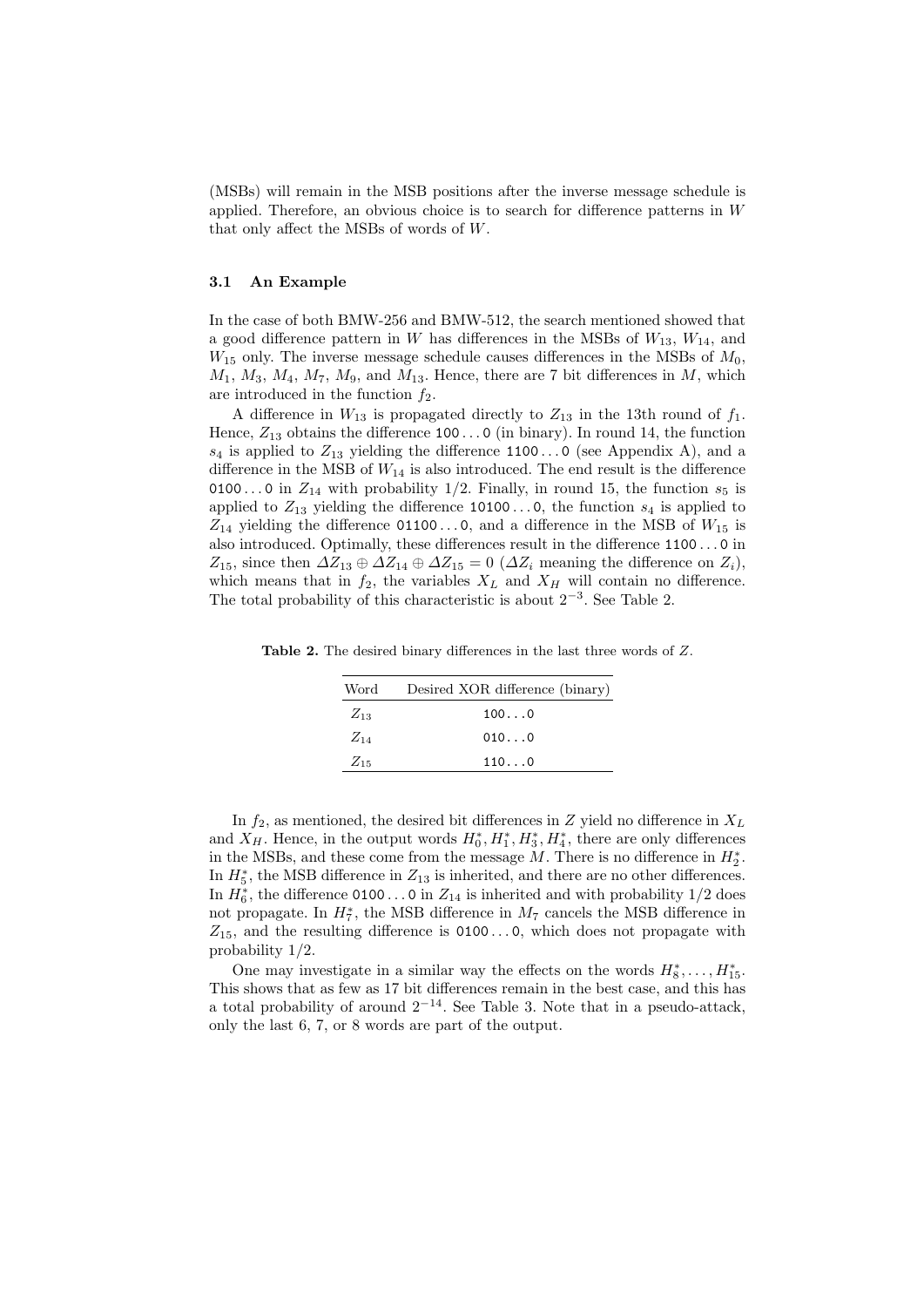| Word       | XOR difference (binary) |
|------------|-------------------------|
| $H_0^*$    | 10000000000000000000    |
| $H_1^*$    | 10000000000000000000    |
| $H_2^*$    | 00000000000000000000    |
| $H_3^*$    | 10000000000000000000    |
| $H^*_4$    | 10000000000000000000    |
| $H_5^*$    | 10000000000000000000    |
| $H_6^*$    | 01000000000000000000    |
| $H_7^*$    | 01000000000000000000    |
| $H_8^*$    | 00000000000100000000    |
| $H_9^*$    | 10000000001000000000    |
| $H_{10}^*$ | 00000000001000000000    |
| $H_{11}^*$ | 00000000010000000000    |
| $H_{12}^*$ | 00000001000000000000    |
| $H_{13}^*$ | 00000010000000000000    |
| $H_{14}^*$ | 01000000000000000000    |
| $H_{15}^*$ | 01001000000000000000    |

Table 3. Output differences in the near-collision attack on the BMW compression function. Applies to all variants.

### 3.2 Other Difference Patterns

We note that the difference in  $Z$  may be slightly different, and still give the same results as those described. For instance, the difference patterns of  $Z_{14}$  and  $Z_{15}$ may be swapped.

Moreover, there are in fact slightly better message difference patterns than the one described above. As an example, a difference in the MSB of  $W_{13}$  and in the second-most significant bit of  $W_{15}$  yields—with a high probability—a near-collision in all but 14 bits of the compression function output. However, the corresponding message difference in  $M$  has a higher Hamming weight, and specifically there are differences in the words  $M_{14}$  and  $M_{15}$ , which (in a pseudoattack on the hash function) are reserved for padding. We did not find simple difference patterns with differences only in the last few words of  $W$  that lead to full collisions with high probability.

With a value of the security parameter above 13, the above characteristic has a low (if not zero) probability. However, even with a value of 16, a high probability characteristic exists producing near-collisions of total Hamming weight as low as 24 for the 16 output words of the compression function (see [5]).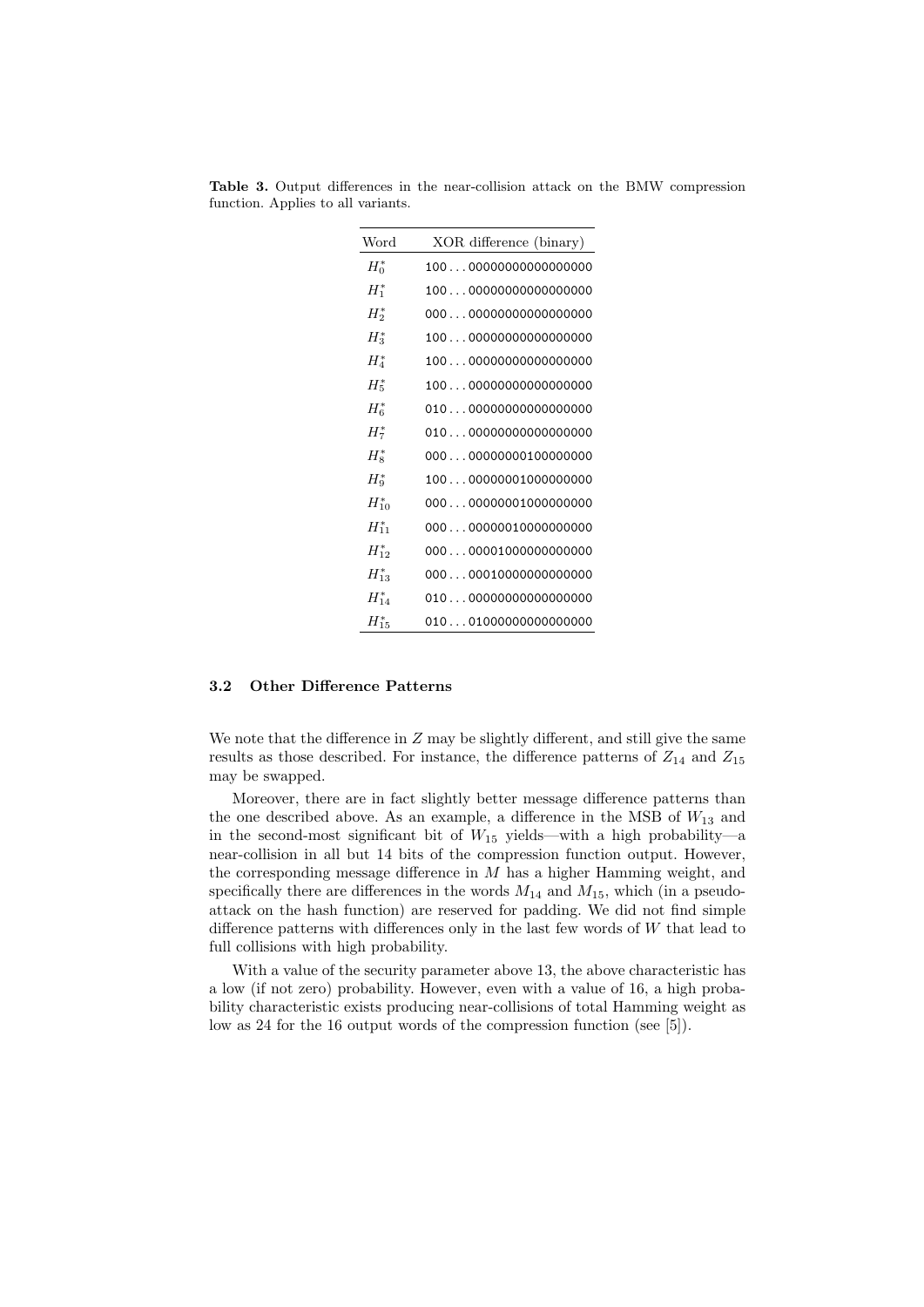#### 3.3 A Pseudo-near-collision in BMW-256

In the attack described above, there are no differences in  $M_{14}$  and  $M_{15}$ , which in BMW-256 are the words containing length padding. This means we can extend the near-collision attack on the compression function to a pseudo-near-collision attack on the BMW-256 hash function. Moreover, one of the colliding messages may start from the correct initial value of BMW-256; the other initial value will be different from the correct one in the same 7 bit positions as those which contain differences in M.

As an example, the bit sequence of length 447 bits starting with the three bytes f3 8b 01 and ending with (423) '0'-bits follows the characteristic described above (with chaining input equal to the BMW-256 initial value). Further details can be found in the full version of this paper [6].

## 4 Pseudo-attacks

A second observation on the BMW compression function leads to improved pseudo-collision, -preimage, and -second preimage attacks: if  $Z_i = 0$  for all i,  $0 \leq i < 16$ , then we get the following greatly simplified description of  $f_2$ .

$$
H_0^* = M_0 + Y_0
$$
  
\n
$$
H_1^* = M_1 + Y_1
$$
  
\n
$$
H_2^* = M_2 + Y_2
$$
  
\n
$$
H_3^* = M_3 + Y_3
$$
  
\n
$$
H_4^* = M_4 + Y_4
$$
  
\n
$$
H_5^* = M_5 + Y_5
$$
  
\n
$$
H_6^* = M_6 + Y_6
$$
  
\n
$$
H_7^* = M_7 + Y_7
$$
  
\n
$$
H_8^* = (M_4 + Y_4)^{\lll 9} + M_8 + Y_8
$$
  
\n
$$
H_9^* = (M_5 + Y_5)^{\lll 10} + M_9 + Y_9
$$
  
\n
$$
H_{10}^* = (M_6 + Y_6)^{\lll 11} + M_{10} + Y_{10}
$$
  
\n
$$
H_{11}^* = (M_7 + Y_7)^{\lll 12} + M_{11} + Y_{11}
$$
  
\n
$$
H_{12}^* = (M_0 + Y_0)^{\lll 13} + M_{12} + Y_{12}
$$
  
\n
$$
H_{13}^* = (M_1 + Y_1)^{\lll 14} + M_{13} + Y_{13}
$$
  
\n
$$
H_{14}^* = (M_2 + Y_2)^{\lll 15} + M_{14} + Y_{14}
$$
  
\n
$$
H_{15}^* = (M_3 + Y_3)^{\lll 16} + M_{15} + Y_{15}.
$$

#### 4.1 Controlling Output Words – A First Example

Some output words of the compression function can be controlled by an attacker after fixing  $Z = 0$ . The idea is to fix some words of M and some words of Y in such a way that a number of output words obtain an arbitrary value chosen by the attacker, and such that  $f_1$  can be computed backwards, i.e., one may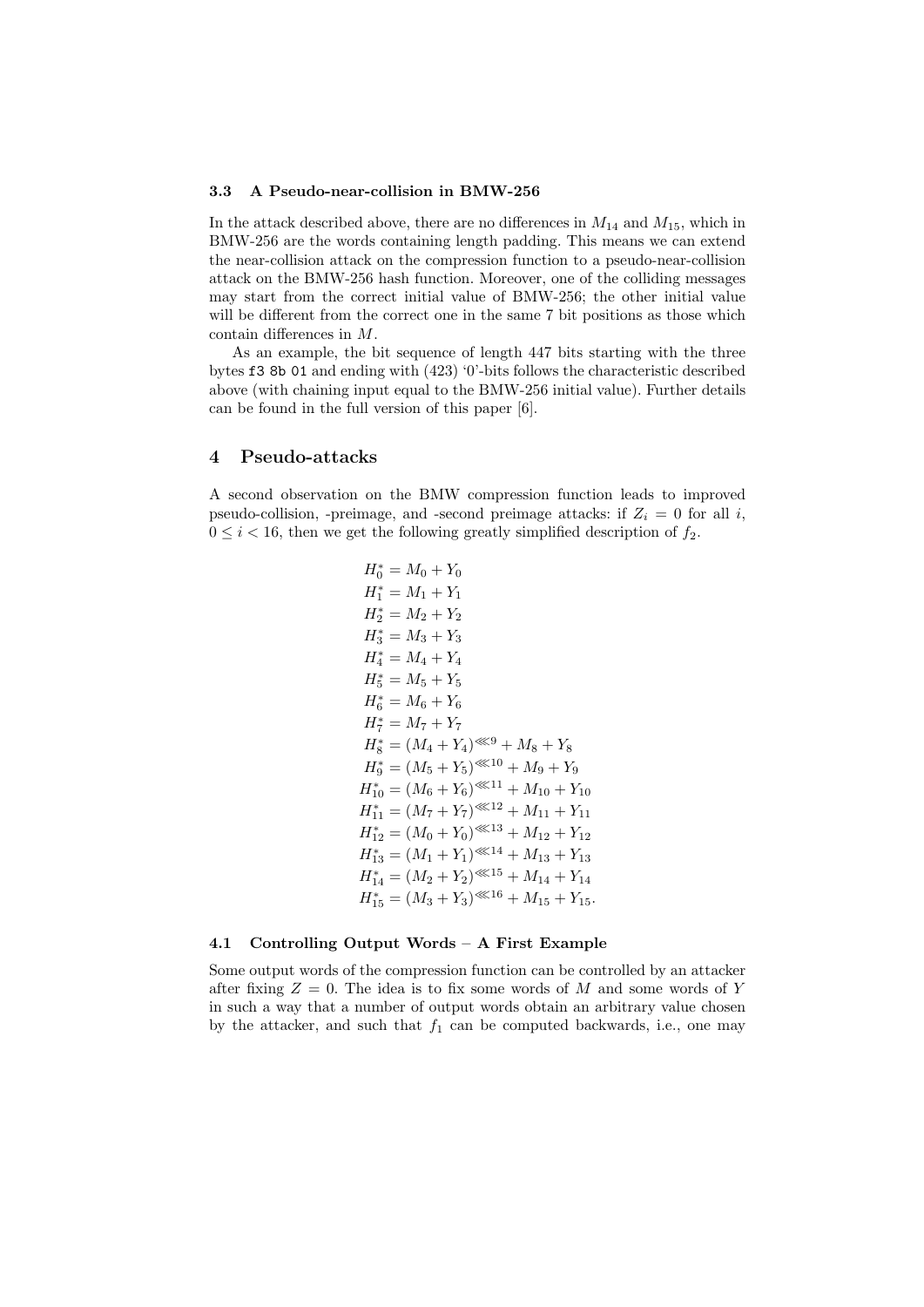compute  $Y_{15}$  from Z, then  $Y_{14}$ , etc. Words of M can be fixed directly, since they are part of the input to the compression function. Words of  $Y$  can be fixed indirectly via words of  $W$ , which, as mentioned, depend on  $M$ . There is enough freedom to fix some words of  $M$  and some words of  $W$  at the same time. More details follow. Note that this attack is independent of the value of the security parameter, since both simple and complex rounds are invertible.

Consider as an example the "new" definition of  $H_{11}^*$  when  $Z=0$ :

$$
H_{11}^* = (M_7 + Y_7)^{\otimes 12} + M_{11} + Y_{11}.
$$

By fixing  $M_7$ ,  $Y_7$ ,  $M_{11}$ , and  $Y_{11}$ , one has effectively controlled  $H_{11}^*$ . Message words are part of the input to the compression function. Words of Y can be controlled to some extent via words of  $W$ ; after having fixed  $Z$ , we are able to compute words of Y in the backward direction, i.e., we compute  $Y_{15}$  first, then  $Y_{14}$  etc., all the way down to  $Y_0$ . Alternatively, we can compute the value of  $W_i$  needed to get some desired value of  $Y_i$ , for any i such that  $Y_j$  is already computed for all  $j > i$ . Thereby, we indirectly control  $Y_i$ .

As a simple example for BMW-256, assume we want  $H_{11}^*$  to obtain the value  $\alpha$ . To do this, we may choose (e.g.)  $M_7 = Y_7 = Y_{11} = 0$  and  $M_{11} = \alpha$ . We obtain  $Y_7 = Y_{11} = 0$  by controlling  $W_7$  and  $W_{11}$ . Note that once Y and M are fixed, we compute  $H$  as described in Section 2.1. How to control words of  $M$  and words of W at the same time is now described.

Sticking to the example, assume we want to be able to control  $M_7$ ,  $M_{11}$ ,  $W_7$ , and  $W_{11}$ . Compute  $W = \mathbf{B} \cdot M$  with (initially) all words of M as free parameters. As an example, one gets  $W_{15} = M_2 - M_9 + M_{15}$ . Now, make  $W_{15}$  free by replacing everywhere  $M_{15}$  by  $W_{15} - M_2 + M_9$ . Now  $W_{15}$  is freed, but  $M_{15}$  is no longer free.

Since  $W_{14} = M_1 - M_8 + M_{14}$ , we can make  $W_{14}$  free by replacing everywhere  $M_{14}$  by  $W_{14} - M_1 + M_8$ . We may continue like this, freeing all  $W_i$  down to  $i = 7$ (incl.), without making  $M_7$  or  $M_{11}$  dependent. Since  $M_{13}$ ,  $M_{14}$ , and  $M_{15}$  contain padding, we might want to keep these three words of M free as well. This way, one obtains (e.g.)

$$
W_0 = -M_1 + M_3 + 2M_7 - M_{13} - W_7 + W_{13}
$$
  
\n
$$
W_1 = 2M_1 - M_7 - M_{11} + M_{13} + W_7 - W_{10}
$$
  
\n
$$
W_2 = 2M_1 - M_3 + 3M_{11} + 3M_{14} + M_{15} - 2W_8 - W_9 - W_{11} - 2W_{14} - W_{15}
$$
  
\n
$$
W_3 = -M_1 + 2M_3 - M_{11} - M_{13} - M_{14} + W_8 + W_9 - W_{12} + W_{14} + W_{15}
$$
  
\n
$$
W_4 = M_1 + M_{13} - M_{14} + W_7 - W_{10}
$$
  
\n
$$
W_5 = M_1 + M_{11} + 2M_{14} - M_{15} - W_{11} - W_{14}
$$
  
\n
$$
W_6 = M_3 - M_7 + M_{13} + M_{15} + W_9 - W_{12} - W_{13}.
$$

All words appearing on the right hand sides are free, and all other words are dependent.

By computing the words  $Y_i$  in the backward direction, or choosing  $Y_i$  and computing the required  $W_i$  for i from 15 down to 7, we can control all the words  $Y_{15}, Y_{14}, \ldots, Y_{7}$ . In particular, we can make sure that  $Y_7 = Y_{11} = 0$ . Since  $M_7$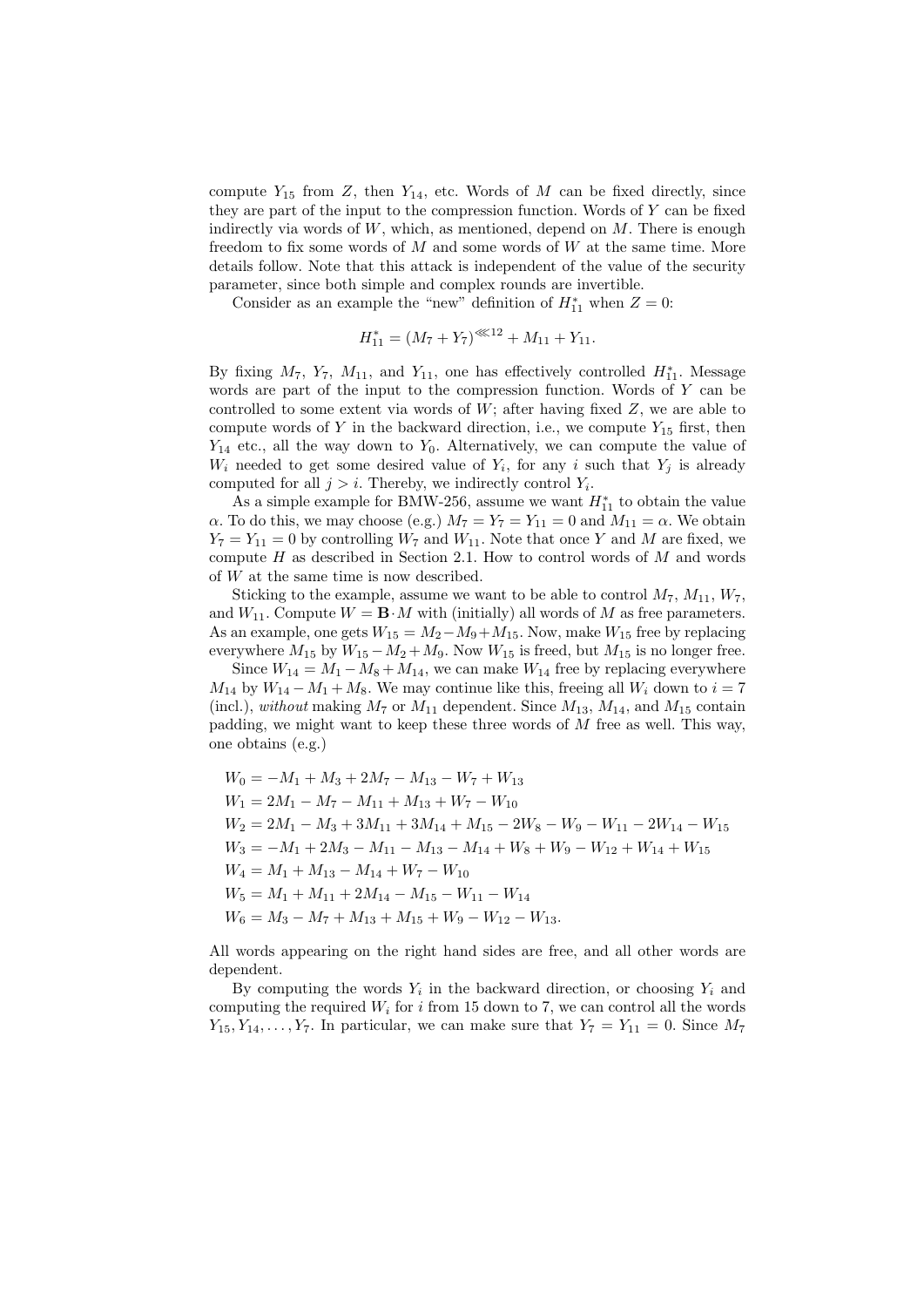and  $M_{11}$  are free, we can also choose these two message words as we want; in particular, we can choose  $M_7 = 0$  and  $M_{11} = \alpha$ , so that we obtain  $H_{11}^* = \alpha$ . Since we indirectly also control  $H_7^*$ , we can obtain  $H_7^* = \beta$  for any  $\beta$  of our choice via a proper choice of, say,  $M_7$ .

Note that in order to compute  $Y_1$  and  $Y_0$ ,  $s_1$  must be inverted (see Section 2.1). This is *slightly* more complicated in practice than computing  $s_1$  in the forward direction, but it can also be done efficiently (with some additional memory requirements) by pre-computing and storing all inverses.

The reason for choosing to control  $H_{11}^*$  is that  $Y_7$  is involved in its computation. This means we have to make only a few words of  $W$  free  $(W_{15}$  down to  $W_7$ , and there is still a large amount of freedom in the choice of a number of words of M. This will be useful in extensions of the attack.

#### 4.2 Controlling Additional Output Words

There are many degrees of freedom left. These can be used to control additional output words. For instance, we may control  $H_6^*$  and  $H_{10}^*$  via  $M_6$ ,  $W_6$ ,  $M_{10}$ , and  $W_{10}$ . We again keep  $M_{14}$  and  $M_{15}$  free as above, but  $M_{13}$  is not free. We shall obtain correct "10..." padding in  $M_{13}$  probabilistically; the probability is about  $1/2$  if we assume only a single bit of " $10...$ " padding (hence, the message length is  $512 - 65 = 447$  bits). We set  $M_6 = M_7 = M_{10} = M_{11} = 0$  (for the sake of simplicity), and now we want to free all  $W_i$  for i from 15 down to 6, since we need to be able to control  $Y_6$ . Using the same method as in the previous examples, we obtain

$$
W_0 = 2M_{14} + M_{15} - W_6 - 2W_7 - 2W_8 - W_9 + W_{12} - 2W_{14} - 2W_{15}
$$
  
\n
$$
W_1 = -M_{14} - M_{15} + W_6 + W_8 - W_{10} + W_{13} + W_{14} + W_{15}
$$
  
\n
$$
W_2 = 2M_{14} + M_{15} - W_7 - W_8 - W_{11} - W_{12} - W_{14}
$$
  
\n
$$
W_3 = 2M_{14} + M_{15} - W_6 - 2W_7 - 2W_8 - W_9 + W_{12} - W_{13} - 2W_{14} - 2W_{15}
$$
  
\n
$$
W_4 = -2M_{14} - M_{15} + W_6 + W_7 + W_8 - W_{10} + W_{13} + W_{14} + W_{15}
$$
  
\n
$$
W_5 = 2M_{14} - M_{15} - W_7 - W_{11} - W_{14}.
$$

We now control the four output words  $H_6^*$ ,  $H_7^*$ ,  $H_{10}^*$ , and  $H_{11}^*$  via  $W_6$ ,  $W_7$ ,  $W_{10}$ , and  $W_{11}$ . The time complexity of this attack is about 2, since we need correct "10..." padding in  $M_{13}$ , but we have no (direct) control over this message word.

#### 4.3 Other Variants of BMW

The same technique as described above for BMW-256 can be applied to BMW-512. In fact, for BMW-512, length padding takes up only one message word, and therefore we have enough freedom to ensure correct "10..." padding with probability 1.

Obviously, the attacks also apply to BMW-224 and BMW-384, since these differ from BMW-256 and BMW-512 (respectively) only in the initial value and the final truncation.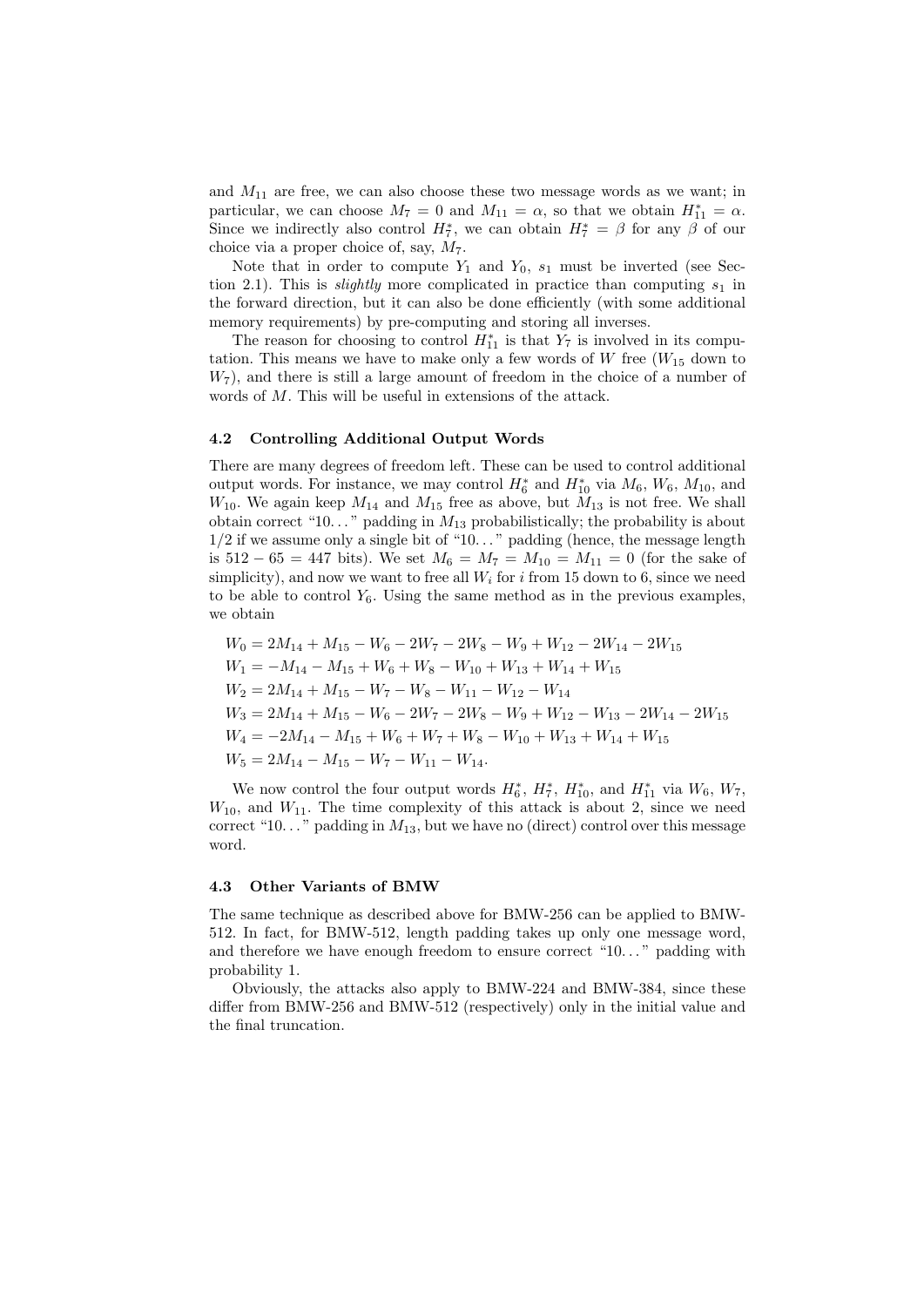#### 4.4 Applications

After truncation, two out of eight (or out of six or seven in the case of BMW-384 and BMW-224, respectively) output words can be given any value chosen by the attacker. This control can be used to carry out pseudo-attacks, i.e., attacks in which the attacker is free to choose the initial value of the hash function. Example pseudo-attacks are pseudo-collision, pseudo-preimage, and pseudo-second preimage attacks. The time complexities of these attacks on BMW correspond to brute force attacks on  $3/4$  of the output bits (or  $2/3$  or  $5/7$  in the case of BMW-384 and BMW-224, respectively). Hence, the time complexity is reduced compared to an ideal hash function. Table 5 summarizes the attack complexities for the three types of attack on the four variants of Blue Midnight Wish. Memory requirements are negligible.

As mentioned, pseudo-attacks are attacks in which the attacker is free to choose the initial value of the hash function. In the case of pseudo-collision and pseudo-second preimage attacks, the two colliding messages will generally assume two different initial values.

Table 5. Pseudo-attack complexities on the four Blue Midnight Wish variants (in brackets, birthday/brute force complexities).

| Variant |                       | Pseudo-collision Pseudo-(second) preimage |
|---------|-----------------------|-------------------------------------------|
| BMW-224 | $2^{81}$ $(2^{112})$  | $2^{161}$ $(2^{224})$                     |
| BMW-256 | $2^{97}$ $(2^{128})$  | $2^{193}$ $(2^{256})$                     |
| BMW-384 | $2^{128}$ $(2^{192})$ | $2^{256}$ $(2^{384})$                     |
| BMW-512 | $2^{192}$ $(2^{256})$ | $2^{384}$ $(2^{512})$                     |

#### 4.5 Available Degrees of Freedom

Clearly, in these attacks we do not have to choose  $Z$  to be all-zero, we can choose it to be anything we want. Also, we have lots of freedom in the choice of  $M_6$ ,  $M_7$ ,  $M_{10}$ ,  $M_{11}$ ,  $H_6^*$ , and  $H_7^*$  to get the desired values of  $H_{10}^*$  and  $H_{11}^*$ . The choices we made in the examples above were only to simplify expressions. The available degrees of freedom may be useful in extensions of the attacks; however, so far we did not succeed in doing this.

## 4.6 Examples

For examples demonstrating the attack, see the full version of this paper [6].

## 5 The Tweaked Blue Midnight Wish

For the second round of the SHA-3 competition, Blue Midnight Wish was tweaked in three ways [7]: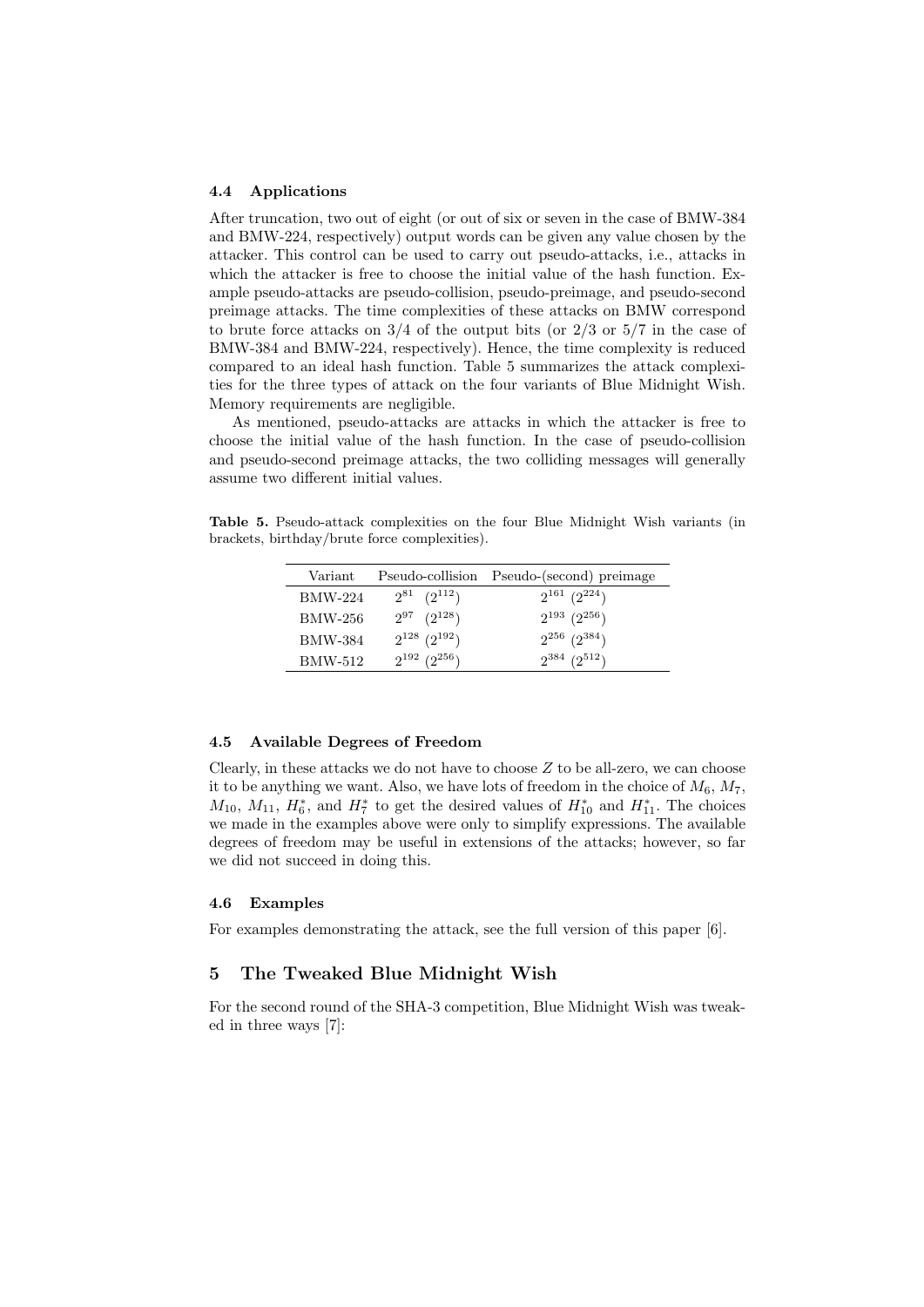- 1. The function  $f_0(H, M)$ , which in the original BMW was defined as  $P(H \oplus M)$ , is now defined as  $P(H \oplus M) + H^{\lll w} \mod 2^w$ .
- 2. The message expansion in  $f_1$  is changed. The terms  $M_i + M_{i+3} M_{i+10} +$  $K_i$ , as they appeared in the original BMW, are replaced by  $(M_i^{\lll(1+i)} +$  $M_{i+3} \ll 1 + (i+3 \mod 16) = M_{i+10} \ll 1 + (i+10 \mod 16) + K_i \mod 2^w \oplus H_{i+7}.$
- 3. In the tweaked version, after the processing of the message, the compression function is invoked again, using a constant value for  $H$  and using the intermediate hash of the message as M.

The first tweak means that it is still easy to compute  $M$  given  $H$  and  $Y$ , but now it appears to be hard to compute  $H$  given  $M$  and  $Y$  (as needed in the attacks described above). The second tweak seems to imply that one needs to choose H before  $f_1$  can be computed, in contrast with the original case, where H did not have to be chosen until the complete attack on the compression function had been carried out. The last tweak makes it harder to turn some compression function attacks into pseudo-attacks.

Some preliminary thoughts with respect to cryptanalysis of the tweaked BMW follow.

- Collisions in  $f_0$  with constant M may now exist, since it is no longer guaranteed that  $f_0$  is a multi-permutation.
- Since each output word of  $f_0$  depends on only six words of H, one can find an input H (for arbitrary M) such that eight out of 16 output words of  $f_0$ have any desired value. The complexity of this "attack" is 1, and it allows the attacker to choose eight words of  $H$  arbitrarily.
- $f_1$  is still a multi-permutation, i.e., given two out of three inputs and the output, the last input can be (efficiently) computed. It may be of particular interest that given any  $M, Y, Z$ , a matching H in  $f_1$  is easy to compute.

Aumasson [8] found a distinguisher for the Tweaked Blue Midnight Wish compression function requiring  $2^{19}$  unknown input pairs with a fixed difference. The distinguisher detects a strong bias on the least significant bits of the output word  $H_0^*$ . Similarly, Guo and Thomsen [9] provided input differences to the tweaked BMW compression function such that with a limited amount of message modification, a single or a few output bits contain a difference with probability 0 or 1 (depending on the difference chosen). These distinguishers do not threaten the security of the hash function.

Acknowledgments. I would like to thank Guo Jian and my colleagues at DTU Mathematics for useful feedback and encouragement, and the anonymous reviewers for helpful comments.

## 6 Conclusion

We have described a number of weaknesses in the original version of the Blue Midnight Wish hash function.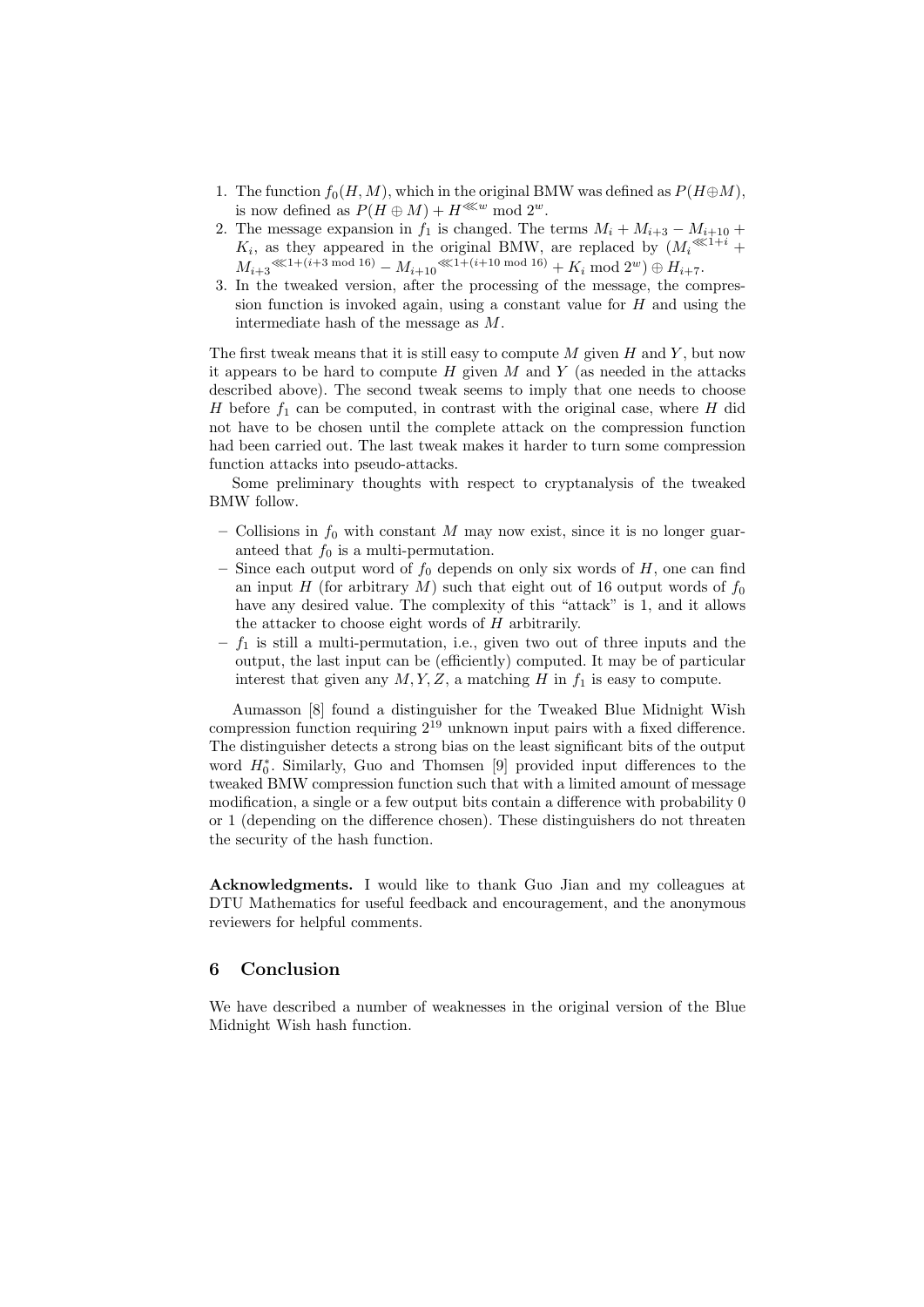The weaknesses lead to attacks in which the adversary is allowed to choose the initial value of the hash function. It is by no means straightforward to extend the attacks to full-blown attacks using the given initial values of the BMW variants. Meet-in-the-middle attacks also do not seem possible since BMW uses an internal state that is at least twice as large as the output of the hash function.

The attacks, as they are described in this paper, apparently do not apply to the tweaked version of BMW.

## References

- 1. National Institute of Standards and Technology: The SHA-3 competition website Available: http://csrc.nist.gov/groups/ST/hash/sha-3/index. html  $(2009/08/26)$ .
- 2. Gligoroski, D., Kl´ıma, V., Knapskog, S.J., El-Hadedy, M., Amundsen, J., Mjølsnes, S.F.: Cryptographic Hash Function Blue Midnight Wish. SHA-3 Algorithm Submission (October 2008) Available: http://csrc.nist.gov/groups/ST/hash/sha-3/ Round1/documents/Blue\_Midnight\_Wish.zip (2009/11/09).
- 3. Damgård, I.: A Design Principle for Hash Functions. In Brassard, G., ed.: CRYPTO '89. Volume 435 of LNCS., Springer (1990) 416–427
- 4. Merkle, R.C.: One Way Hash Functions and DES. In Brassard, G., ed.: CRYPTO '89. Volume 435 of LNCS., Springer (1990) 428–446
- 5. Thomsen, S.S.: A near-collision attack on the Blue Midnight Wish compression function. Manuscript, November 2008. Available: http://www.mat.dtu.dk/people/ S.Thomsen/bmw/nc-compress.pdf (2009/09/09)
- 6. Thomsen, S.S.: Pseudo-cryptanalysis of the Original Blue Midnight Wish. Cryptology ePrint Archive, Report 2009/478 (2009) http://eprint.iacr.org/.
- 7. Gligoroski, D., Kl´ıma, V.: A Document describing all modifications made on the Blue Midnight Wish cryptographic hash function before entering the Second Round of SHA-3 hash competition (September 2009) Available: http://people.item.ntnu.no/~danilog/Hash/BMW-SecondRound/Supporting\_ Documentation/Round2Mods.pdf (2009/11/09).
- 8. Aumasson, J.P.: Practical distinguisher for the compression function of Blue Midnight Wish. Manuscript. Available: http://131002.net/data/papers/Aum10.pdf (2010/03/10)
- 9. Guo, J., Thomsen, S.S.: Distinguishers for the Compression Function of Blue Midnight Wish with Probability 1. Manuscript. Available: http://www.mat.dtu.dk/ people/S.Thomsen/bmw/bmw-distinguishers.pdf (2010/03/31) (March 2010)